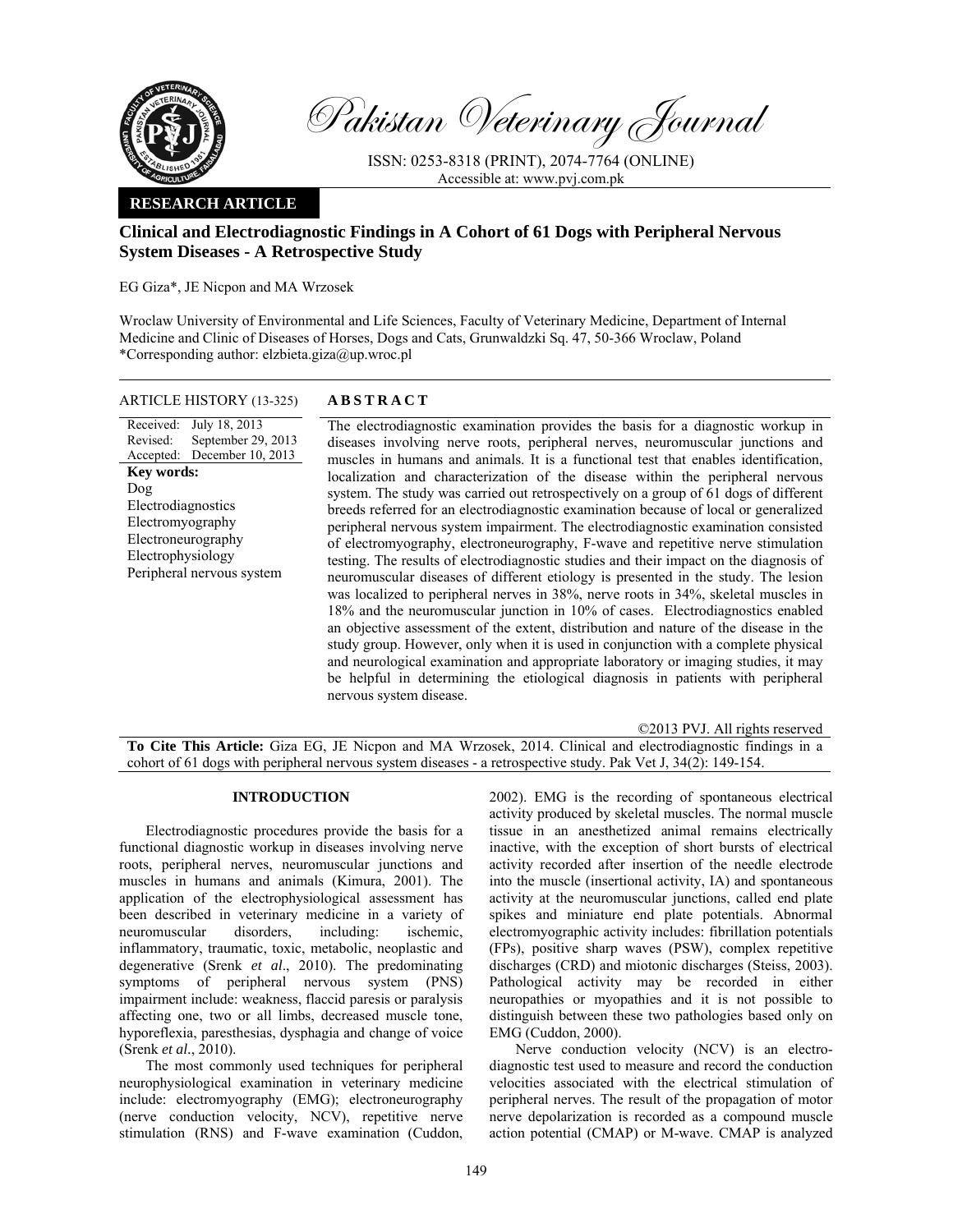regarding the amplitude (when it is decreased it is indicative for axonopathy), latency and motor nerve conduction velocity (usually a prolonged latency or decreased conduction suggest demyelination with or without axonal neuropathy), in order to establish the nature of the pathology. Temporal dispersion of CMAP means there is an unsynchronized conduction speed in axons and this is characteristic for demyelination in peripheral nerves (Cuddon, 2002).

Electrophysiological evaluation of the neuromuscular junction is accomplished using the repetitive nerve stimulation test. After a series of supramaximal impulses delivered to the nerve, the amplitudes and areas of sequential CMAPs are measured and should be practically identical from the first to the last. A decrement in consecutive CMAPs, that is greater than 10%, is an indicator of disturbances in neuromuscular transmission (Cuddon, 2000). The nerve root assessment is made using the F-wave recording, which is an antidromic motor nerve depolarization and re-excitation of lower motor neurons in the spinal cord and subsequent orthodromic motor nerve depolarization. The analysis of F wave latency and F ratio may be helpful in the diagnosis of radiculopathy as it is a more precise tool than MNCV to assess diseases that affect proximal segments of the nerve (Cuddon, 1998, 2003). To perform electrodiagnostic examinations, specialized equipment and well-trained personnel are required (Steiss, 2003). Due to the high diagnostic value, that allows the examiner to confirm the neuroanatomical localization and specify which portion of the PNS is affected, these tests should be carried out on a routine basis in all cases of suspected neuromuscular disorders. However, only when used in conjunction with a complete physical and neurological examination, as well as appropriate laboratory or imaging studies, the etiological diagnosis may be made.

The aim of this study was to present the results of electrodiagnostic studies and their impact on the diagnosis of PNS peripheral nervous system diseases of different etiology in a cohort of 61 dogs.

#### **MATERIALS AND METHODS**

The study was carried out retrospectively on a group of 61 dogs of different breeds (37 males and 24 females), admitted to the Department of Internal Medicine with the Clinic of Horses, Dogs and Cats, Wroclaw University of Environmental and Life Sciences between February 2010 and December 2012. The age of the dogs at presentation ranged from 2 months to 14 years. All canine patients were referred for an electrodiagnostic examination because of local or generalized peripheral nervous system impairment.

All the patients underwent a clinical and neurological examination, as well as a blood test (serum biochemical analysis and complete blood count). A cerebrospinal fluid (CSF) examination was performed in 9/61 cases, infectious diseases testing (*Toxoplasma gondii, Neospora caninum, Ehrlichia canis, Borrelia burgdorferi Anaplasma phagocytophilum* and *Ehrlichia canis*) in 17/61 and diagnostic imaging was conducted in 22 patients (plain radiography in 14/61 and MRI in 8/61).

Electrophysiological assessment was carried out under general anesthesia. Dogs were premedicated with a combination of medetomidine at a dose of 20 µg/kg and butorfanol at a dose of 0.1 mg/kg administered intramuscularly. General anesthesia was induced using 1- 4 mg/kg of intravenous propofol at and a 0.1-0.4 mg/kg dose was used for maintenance.

The examination was performed at an ambient temperature of 22˚C using Nicolet Viasys Healthcare portable system electrodiagnostic equipment with Viking Quest version 11.0 software.

The EMG was performed by intramuscular insertions of the standard electromyographic concentric needle electrode into the muscles of the thoracic and pelvic limbs, head and trunk. A subdermal monopolar ground electrode was placed subcutaneously on the tested side of the body. The NCV study, RNS and F-wave assessment were conducted with the use of stimulating needle electrodes, consisting of an anode and cathode; recording concentric needle electrode and a ground electrode, placed between the stimulating and recording electrodes. The measurements were obtained from the sciatic and tibial nerves in animals with suspected generalized PNS disease and para- or monoparesis affecting hind limbs (Fig. 1). The tests were performed over the radial and ulnar nerve in the case of front limb monoparesis with electrode placement according to Walker *et al.* (1979). The MNCV was obtained using a single supramaximal electrical stimulus with duration of 0.1 milliseconds and the results were compared with those of dogs of a similar age (Walker *et al.,* 1979; Cuddon, 2000). F-wave evaluation was based on the measurement of the minimal latency of recorded F-waves in comparison to expected minimum Fwave latency calculated according to the following formula: 6.03+0.22 x limb length [cm] for the ulnar nerve and 3.45+0.33 x limb length [cm] for the sciatic/tibial nerve. The F ratio for the sciatic/tibial nerve was calculated according to the formula: (LatF–LatM-1)/2LatM and compared to the reference 1.954±0.086 at the hock and 0.883±0,052 at the stifle. RNS was carried out with a series of ten supramaximal impulses delivered to the sciatic nerve, where percent decrement in amplitude and area was calculated for the third, fifth and tenth wave. Sensory nerve conduction was not performed in this study group.

#### **RESULTS**

Based on the electrodiagnostic examination, the distribution of pathological process within the PNS was localised to the peripheral nerves in 38%, nerve roots in 34%, followed by skeletal muscles (18%) and neuromuscular junction in 10% of cases. The cases were classified to the groups based on the etiology and distribution of the pathological process and were put in order depending on the frequency of the disorder. The clinicopathological findings regarding the particular groups are summarized in Table 1.

**Group 1:** The most commonly diagnosed disease of the peripheral nervous system in the study group was endocrinological polyneuropathy due to hypothyroidism in 20/61 individuals (32.8%). Diagnosis of polyneuropathy was based on electrodiagnostic findings, which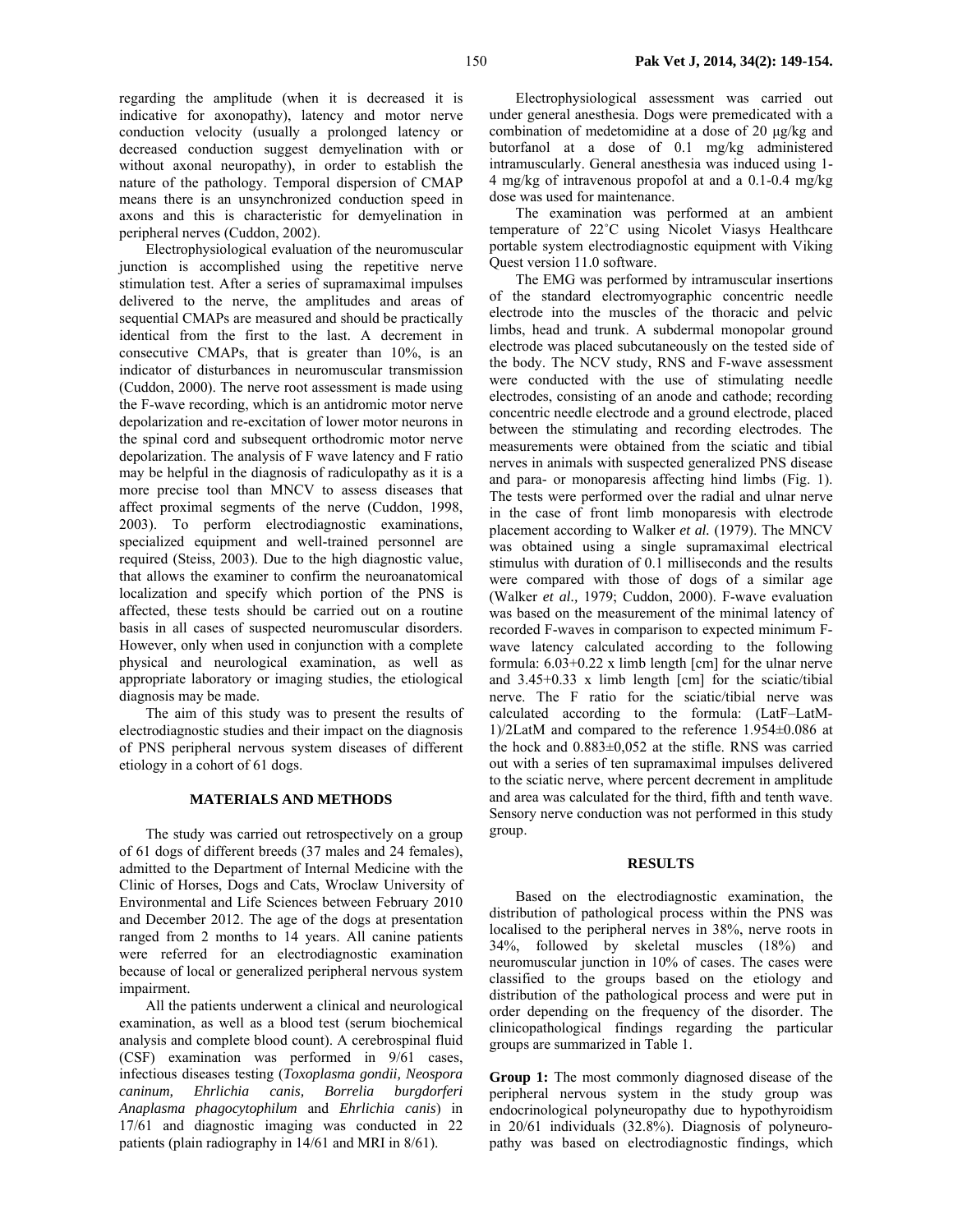**Table 1a:** Clinicopathological findings in the study group. The laboratory test were performed and interpreted according to Shelton (2010)

| Study<br>Group <sup>-</sup> | Clinical/neurological symptoms                                                                                                                                                                                                                                                                                             | Laboratory investigation/imaging                                                                                                                                                                                      |
|-----------------------------|----------------------------------------------------------------------------------------------------------------------------------------------------------------------------------------------------------------------------------------------------------------------------------------------------------------------------|-----------------------------------------------------------------------------------------------------------------------------------------------------------------------------------------------------------------------|
|                             | Overweight (13/20), lethargy (12/20), bradycardia (7/20), dermatological signs<br>(4/20), regurgitation (megaesophagus) in 1/20. Weakness and hyporeflexia<br>(20/20), chronic, progressive para- or tetraparesis (14/20), tetraplegia (5/20),<br>muscle atrophy (12/20), vestibular signs (6/20), facial paralysis (1/20) | $\downarrow$ total T <sub>4</sub> concentration (20/20), $\downarrow$ fT <sub>4</sub> (20/20),<br>↑cTSH (15/20), hypercholesterolemia (15/20), ↑ALP<br>$(8/20)$ , nonregenerative anemia (5/20), $\uparrow$ CK (4/20) |
|                             | acute tetraparesis to tetraplegia with decreased spinal reflexes (10/10), dys- or<br>aphonia (9/10), muscle atrophy (3/10)                                                                                                                                                                                                 | mild $\uparrow$ CK (1/10); Infectious diseases titers: negative<br>(10/10); CSF: mild 1protein level (7/10), mild<br>pleocytosis (cell count above 5 cells/mm <sup>3</sup> ) in 2/10                                  |
|                             | weakness (5/5), stiff gait (4/5) muscle atrophy (3/5) and myalgia with fever<br>За<br>$(1/5)$ .<br>dysphagia, masticatory muscle atrophy and inability to open the jaw (2/2).<br>Зb                                                                                                                                        | 3a and 3b: $\uparrow$ CK (6/7), $\uparrow$ AST (6/7)<br>Infectious diseases titers: negative (7/7)<br>circulating antibodies against type 2M fibers (2/2)                                                             |
|                             | exercise-induced weakness $(4/6)$ , tetraparesis $(1/6)$ , regurgitation and excessive<br>salivation (3/6), $\downarrow$ palpebral reflex and muscle tremor (1/6)<br>chronic, progressive paraparesis to paraplegia, proprioceptive deficits,                                                                              | serum ACh receptor antibody concentration<br>$(5/6)$ , leukocytosis $(2/6)$ , $\uparrow$ CK and AST $(1/6)$<br>degenerative lumbosacral stenosis was confirmed in                                                     |
|                             | hyporeflexia and muscle atrophy in both hind limbs and decreased tail tone in<br>all 5 dogs, urinary and/or fecal incontinence in 2/5 cases                                                                                                                                                                                | all 5 dogs by imaging studies (MRI)                                                                                                                                                                                   |

**Table 1b** 

| . av.c.        |                                                                                                                                                                                                                                                                                         |                                                                                                                                                                                                                                                                                      |                                                                                                                                |
|----------------|-----------------------------------------------------------------------------------------------------------------------------------------------------------------------------------------------------------------------------------------------------------------------------------------|--------------------------------------------------------------------------------------------------------------------------------------------------------------------------------------------------------------------------------------------------------------------------------------|--------------------------------------------------------------------------------------------------------------------------------|
| Study<br>Group |                                                                                                                                                                                                                                                                                         | Clinical/neurological symptoms                                                                                                                                                                                                                                                       | Laboratory investigation/imaging                                                                                               |
| 6              | 6a                                                                                                                                                                                                                                                                                      | $\downarrow$ proprioception in the left (2/3) and right (1/3) front limb, impaired cutaneous<br>sensation of the dorsal, lateral and caudal part of the antebrachium of the<br>affected limb (3/3), ipsilateral Horner syndrome and a lack of the cutaneous<br>trunci reflex $(2/3)$ | $\overline{\phantom{a}}$                                                                                                       |
|                | 6b                                                                                                                                                                                                                                                                                      | postural reactions in the affected hind limb, muscle atrophy in the caudal part<br>of the thigh, a decreased withdrawal and increased patellar reflex<br>(pseudohyperreflexia) in 2/2                                                                                                |                                                                                                                                |
|                | 7a, 7b                                                                                                                                                                                                                                                                                  | progressive monoparesis, severe muscle atrophy of the front limb(2/2).<br>Palpable mass in the axillary area found during the clinical examination (1/2).                                                                                                                            | the final diagnosis was confirmed on MRI<br>and histopathological investigation -                                              |
|                | 7c                                                                                                                                                                                                                                                                                      | left hind limb monoparesis, caudal thigh muscles atrophy, hard palpable mass in<br>the region of femoral greater trochanter.                                                                                                                                                         |                                                                                                                                |
| 8              | history of episodic muscle twitching and vermicular movements of the overlying skin<br>(myokymia) with muscle stiffness (neuromyotonia) in 3/3,<br>hyperthermia and tachypnea(3/3).<br>$L$ proprioception and ataxia in all four (1/3)<br>miotonic attack during the examination (1/3). |                                                                                                                                                                                                                                                                                      | ↑ CK, AST and ALP in all cases.                                                                                                |
| 9              | tremors in all four limbs observed only while standing<br>clinical and neurological examinations were unremarkable.                                                                                                                                                                     |                                                                                                                                                                                                                                                                                      |                                                                                                                                |
| 10             | marked inspiratory stridor, generalized weakness and hind limb ataxia.                                                                                                                                                                                                                  |                                                                                                                                                                                                                                                                                      | moderate leukocytosis (due to inspiratory<br>pneumonia), laryngoscopic examination<br>confirmed bilateral laryngeal paralysis. |

included: increased IA, multifocal patterns of FPs and PSW on EMG that was found in 60% of dogs in the appendicular muscles. MNC in sciatic/tibial nerves was reduced in varying degrees (20-54 m/s, median value 38 m/s) in all dogs. A prolonged CMAP latency and distal temporal dispersion were found in 80% of patients and decreased CMAP amplitude was recorded in 20% of dogs.

**Group 2:** The second most commonly diagnosed disease in the study group was acute canine polyradiculoneuritis (ACP) with a prevalence of 10/61 (16.4%). Electromyographic findings in the described group revealed FPs and PSW in appendicular muscles in all individuals and CRDs in 60% of dogs. Abnormal EMG activity in axial muscles was found in 20% of group 2 the patients in this group. MNCV in the sciatic/tibial nerve was decreased (30-49 m/s, median value 42 m/s) in 30% of dogs. Increased CMAP latency and temporal dispersion was found in 50% of dogs and decreased CMAP amplitude was presented in all patients. F-wave was not recordable in 30% and increased latency and F-ratio was found in 70% of dogs.

**Group 3:** Myositis was found in 7 patients (11.5%). Five dogs were presented with generalized inflammatory myopathy (subgroup *3a*), and in two cases a diagnosis of masticatory muscle myositis (MMM) was made *(*subgroup *3b).* The electrodiagnostic examination

revealed moderate to severe pathological changes in electromyography: increased IA, multifocal patterns of FPs and PSW in all dogs and CRD in 2 dogs in subgroup *3a*. In two dogs with MMM, the same EMG changes were found only in the masticatory muscle group.

**Group 4:** Six dogs, that is 9.8%, were diagnosed with a junctionopathy i.e. generalized, acquired myasthenia gravis (MG). The electrodiagnosis in this group was based on the repetitive nerve stimulation, as the results of other electrodiagnostic tests were normal. A significant decline in the amplitude of the successive potentials  $(>12\%)$  was recorded in all of the myasthenic patients with a range 19- 25% for the  $3^{rd}$ , 25-40% for the  $5^{th}$  and 35-83% for the  $10<sup>th</sup>$  consecutive CMAPs.

**Group 5:** Radiculopathy due to compression (i.e. lumbosacral stenosis) was diagnosed in 5 of 61 dogs (8.2%). Pathological changes were found bilaterally in 40% and unilaterally in 60% of the dogs. The electromyographic examination revealed moderate increases in spontaneous activity in the muscles of the caudal thigh and all the muscles distal to the stifle in the affected limbs in all dogs*.* Increased F-wave latency and F-ratio was found in all patients. In 60% of the cases decreased CMAP amplitude was detected. In one case a decreased MNCV in the sciatic nerve (42 m/s) was additionally recorded*.*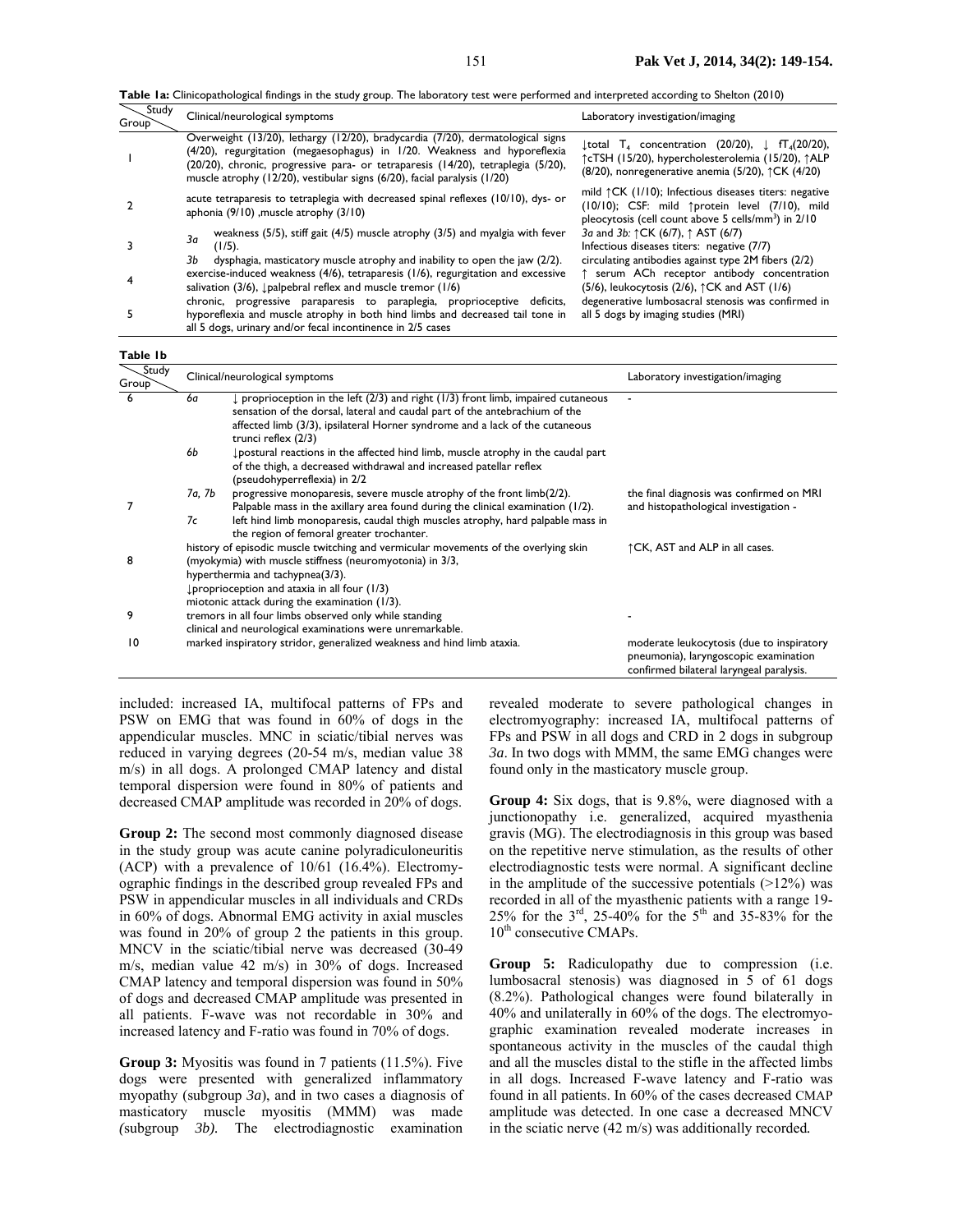**Group 6:** Peripheral nerve injury causing monoparesis was found in 5/61 patients (8.2%). There were 3/5 cases of brachial plexus avulsion (subgroup *6a*). The electrodiagnostic investigation was performed more than 5 days after injury. The EMG revealed significant denervation (increased IA, FPs, PSW) in all muscles of the affected forelimb in one dog and in the remaining two cases muscles supplied by radial and ulnar nerves were affected (triceps muscle, extensors of the carpus and digits, flexor carpi ulnaris and interosseus muscle). Ulnar and radial CMAP and F-wave were not recordable in one case. MNCV and CMAP amplitudes were decreased in radial (40-52 m/s) and ulnar nerves (32-37 m/s) in the two remaining cases.

Subgroup *6b* consisted of 2 cases of iatrogenic sciatic nerve trauma. The EMG revealed increased IA, FPs and PSW in caudal muscles of the thigh and muscles located distally to the stifle. The MNCV evaluation revealed a decreased motor sciatic/tibial nerve conduction velocity (34 m/s and 48 m/s), decreased CMAP amplitudes in both cases and temporal dispersion in one dog.

**Group 7:** There were three patients  $(4.9\%)$  in the study group diagnosed with a neoplastic disease of peripheral nerves, including two cases of a nerve sheath tumor (7a, 7b) and one poorly differentiated fibrosarcoma involving the sciatic nerve (7c). **Subgroup 7a:** On EMG there was moderate spontaneous activity (FPs and PSWs) in the muscles of the forelimb, including the triceps muscle and extensors of the carpus and digits. The radial nerve examination revealed slowed MNCV (32 m/s) with decreased CMAP latency and amplitude. **Subgroup 7b:**  Moderate denervation changes were found in all muscles of the affected limb. Radial nerve CMAP was not recordable. Ulnar nerve MNCV and CMAP amplitude were markedly decreased (25 m/s) and F-wave latency was prolonged. **Subgroup 7c:** A severe denervation on EMG (FPS, PSWs) was found in the semitendinosus, semimembranosus, biceps femoris muscles and muscles of the crus. CMAP and F-wave were not recordable in the sciatic/tibial nerve.

**Group 8:** Myokymia and neuromyotonia was diagnosed in 3/61 of dogs (4.9%). The group included two Parson Russel Terriers (PRT) littermates and a Jack Russel Terrier (JRT). Neuromyotonic discharges of variable amplitudes (doublet, triplet and multiplet) with a high intraburst frequency were visible on EMG in the muscles of the limbs and trunk in all dogs. In one dog these abnormalities were additionally found in the muscles of the head. NCV, RNS and F wave examination were unremarkable in these cases.

**Group 9:** An orthostatic tremor was electrodiagnostically confirmed in one Great Dane (1.6%). Electrodiagnostic assessment in this patient was unremarkable when performed under general anesthesia. EMG recordings, when obtained without sedation on the standing dog, showed continuous discharges of muscle activity of irregular amplitude in the appendicular muscles. Continuous rapid burst firing occurred synchronously with the visible tremors.

**Group 10:** A laryngeal paralysis and polyneuropathy complex was diagnosed in one Rottweiler (1.6%). Electrodiagnostic examination showed increased IA, PSW and FPs in all appendicular muscles and the intrinsic laryngeal muscles. A slightly decreased MNCV (40 m/s) with decreased CMAP amplitude in sciatic/tibial nerve was recorded in this dog.

### **DISCUSSION**

The results presented in this study show a variety of clinical and electrodiagnostic findings in a heterogeneous cohort of dogs with neuromuscular diseases. Electrodiagnostic assessment contributed to an antemortem diagnosis of PNS diseases in all cases in the presented group.

The most common cause of peripheral nervous system disease in 61 canine patients in this study was primary hypothyroidism. Neurological manifestations of this endocrinopathy in dogs have been previously reported although they were considered as uncommon (Fors, 2008; Parry 2013). Fluehmann *et al.* (2006) reported that 19.5 % of all PNS diseases in dogs had either metabolic or toxic etiology compared to 34.4% of cases in this study. The exact mechanism of hypothyroid-associated polyneuropathy remains unknown. However, two major hypotheses suggest that the accumulation of mucopolysaccharides in the endoneurium and perineurium of the peripheral nerves and an impairment of axonal transport due to decreased mitochondrial ATPase activity could be responsible for the hypothyroid-associated polyneuropathy (Rossmeisl, 2010). Electrodiagnostic findings in this study group were consistent with both demyelination (the presence of temporal dispersion, prolonged latency and slowed MNCV) and axonal impairment (decreased CMAP amplitude) of the peripheral nerves (Fig. 2). A Nnerve biopsy would be helpful to achieve a definitive diagnosis in Group 1 but it was not performed due to financial constraints. Electrodiagnostic tests could be repeated in the future in the hypothyroid group in order to monitor the function of peripheral nerves and evaluate the efficacy of a replacement therapy (Kececi and Degirmenci, 2006).

Acute canine polyradiculoneuritis, polymyositis, and acquired myasthenia gravis are common immunemediated diseases, affecting different parts of the peripheral nervous system (Evans *et al*., 2004; Cuddon, 1998). These diseases may have a common clinical and neurological manifestation (Khorzad *et al.*, 2011). The electrodiagnostic evaluation was found to be a very helpful diagnostic tool in differentiating which portion of the PNS was affected by the disease. In the group 3 (polymyositis) the pathological changes were found only during EMG (Fig 3). In the group 2 (ACP), there were minor EMG changes, with marked MNCV and F-wave abnormalities, whereas in the group 4 (MG), the characteristic changes mainly concerned the RNS test (Fig 4). These findings are not specific with regard to the cause of the disease, however they aided in steering further diagnostic tests (such as serum ACh receptor antibody concentrations in suspected MG or CSF collection in ACP).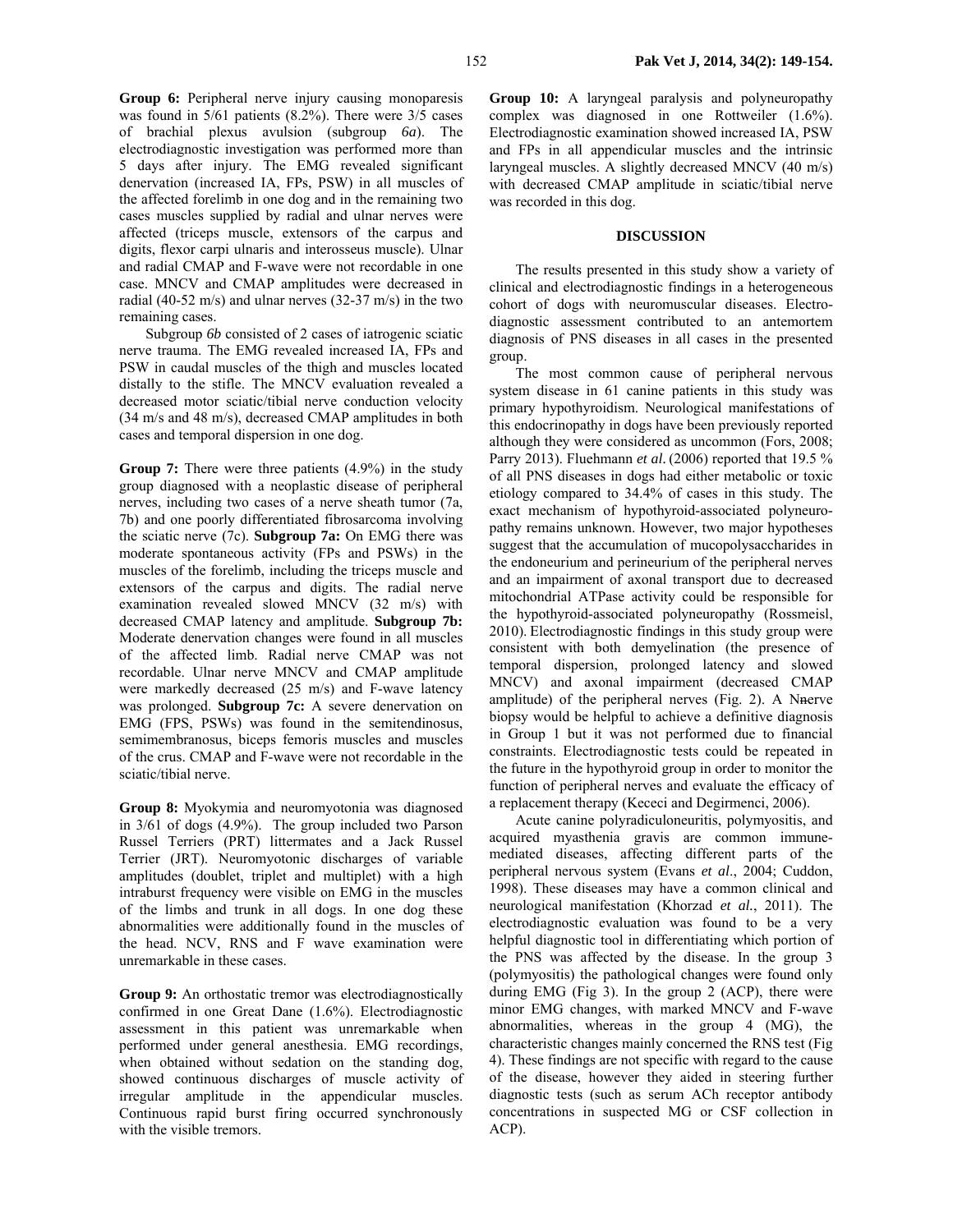

**Fig. 1:** MNCV study of sciatic/tibial nerve in 8 year old mixed-breed dog. The stimulating electrodes (green tip) are placed over the sciatic nerve, caudal and deep to greater trochanter; the ground electrode is placed subcutaneously at the level of tibialis cranialis muscle; the recording electrode is placed in plantar interosseus muscles. The measurement of the distance between the stimulation points (the markers at the level of the stifle and the hock) is visible.



**Fig. 2:** MNCV study in 8 year old Labrador retriever diagnosed with hypothyroid-associated polyneuropathy (on the left). The amplitude and conduction velocity are decreased (MNCV=25-45 m/s). Note: polyphasia and temporal dispersion of CMAP (red arrow). On the right: MNCV study of the healthy dog



**Fig. 3:** Electromyogram of the 2-years old Weimaraner dog with polymyositis (left side). Note pathological activity: positive sharp waves. On the right side normal recording, showing electrically inactive muscle of anaesthetized dog.



**Fig. 4:** Repetitive nerve stimulation tests in 7-years old German Shepherd dog diagnosed with myasthenia gravis (on the left side). Note the increase of amplitude and area decrement (for the 3<sup>rd</sup> CMAP: 24%, for the 5<sup>th</sup>: 45% and for the 10<sup>th</sup>: 83%). On the right side: normal response (no decrement).

The assessment of ventral nerve root compression can be achieved using electrodiagnostic techniques, particularly the F wave examination (Cuddon, 2003). The severity of nerve roots compression due to lumbosacral stenosis was evaluated in five dogs in this study. The functional testing of nerve roots using F-wave examination together with EMG study was particularly useful in differentiation this disorder from orthopedic diseases, e.g. hip dysplasia. Electromyography is clinically useful in differentiating denervation atrophy and muscle atrophy due to disuse. In combination with F-wave changes, which enables the assessment of the subtle conduction changes, it is indicative of nervous system involvement, not an orthopedic problem (Cuddon, 2003).

A relatively low number of animals with posttraumatic peripheral nerve injury (8.2%) wasexamined in this study. Traumatic events affecting PNS are very common (Fluehmann *et al.*, 2006) and, possibly, the large number of affected dogs that were involved in vehicle accidents or iatrogenic trauma were not referred for a neurological consultation end electrodiagnostic tests. Assessing MNCV at least 5 days after injury may be helpful in differentiating between benign focal nerve injury (neurapraxia) and complete axonal or nerve separation (axonotmesis, neurotmesis). If the nerve is stimulated below the lesion, an animal with neuropraxia has normal CMAP and motor nerve conduction velocities. Axonotmesis and neurotmesis results in decreased or absent CMAP with or without a decrease in motor nerve conduction velocities, depending on the severity of the lesion (Kimura, 2001).This differentiation is important at the early stage of the disease, since dogs with neurapraxia have a better prognosis and may be monitored through a repeated MNCV study and electromyography (Cuddon, 2003; Korte *et al*., 2011).

Neoplastic disease of the peripheral nervous system was found in 3.3% of all studied cases and it was less common than reported previously (Fluhemann *et al.*, 2006). Electrodiagnostic testing was helpful in the evaluation of the exact distribution of PNS neoplasia. Together with advanced imaging, such as MRI, it allows to precise surgical planning (Platt *et al.,* 1999).

In some breed-related diseases, electrodiagnostic findings were very specific and, together with characteristic clinical signs and history, were sufficient to confirm the diagnosis. Myokymia and neuromyotonia has been mainly reported in the Jack Russel Terrier, although it has also been described in other breeds of dogs and in a cat (Bhatti *et al.,* 2011).The histopathological examination of the central nervous system, peripheral nerves and muscles of the affected JRTs did not provide diagnostic value and it was stated that it would be valuable to screen every JRT for myokymia and neuromyotonia on the basis of a history, clinical examination and EMG (Vanhaesebrouck *et al*., 2010).

The orthostatic tremor (OT) in Great Danes is another example of a disorder in which nerve and muscle biopsies fail to confirm any abnormalities. A definitive diagnosis of OT requires documentation of the characteristic tremor pattern during a conscious electromyographic examination (Garosi *et al*., 2005).